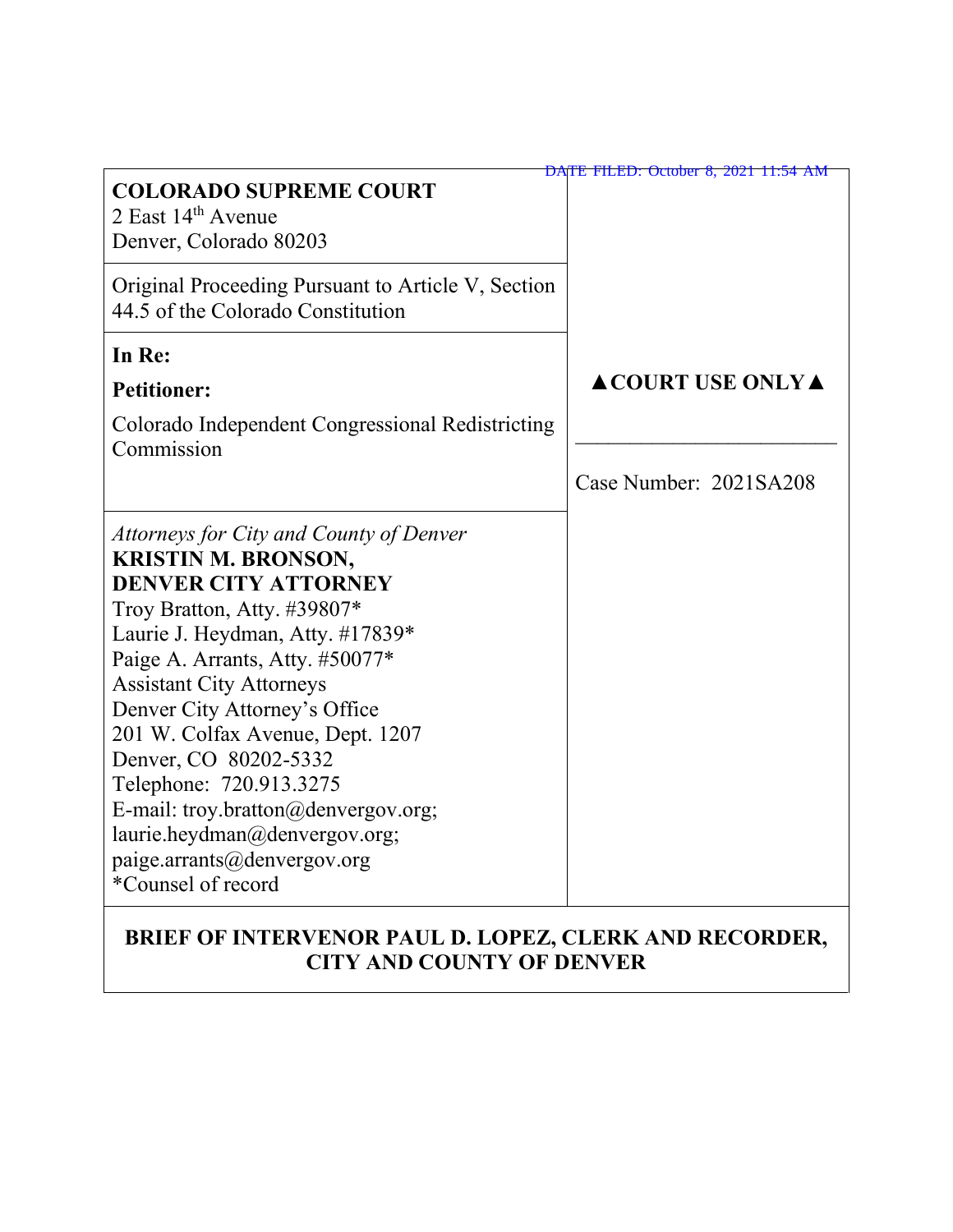## Certificate of Compliance

I hereby certify that this brief complies with all requirements of C.A.R. 28 and

C.A.R. 32, including all formatting requirements set forth in these rules.

Specifically, the undersigned certified that:

- The brief complies with C.A.R. 28(g) and contains 2101 words.
- I acknowledge that my brief may be stricken if it fails to comply with

any of the requirements of C.A.R. 28 and C.A.R. 32.

*/s/ Troy Bratton* Troy Bratton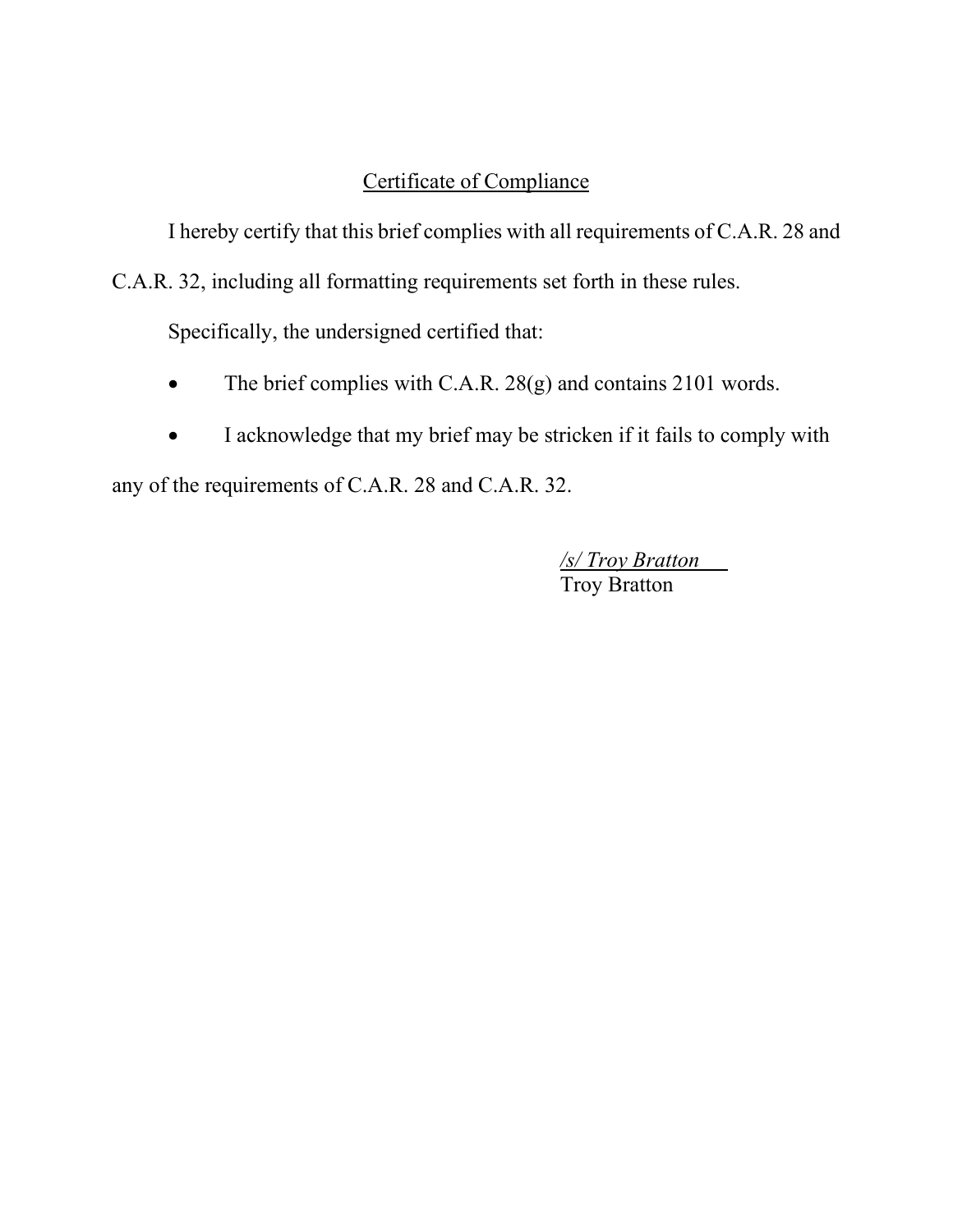# **TABLE OF CONTENTS**

| I.   |                                                                    |
|------|--------------------------------------------------------------------|
|      |                                                                    |
|      |                                                                    |
|      |                                                                    |
|      | 2. The Plan must meet Colorado Constitutional criteria at Article  |
|      | 3. The Plan must meet U.S. Constitutional criteria of "one person, |
|      | 4. The Plan must meet the non-constitutional criteria of           |
| II.  |                                                                    |
| III. |                                                                    |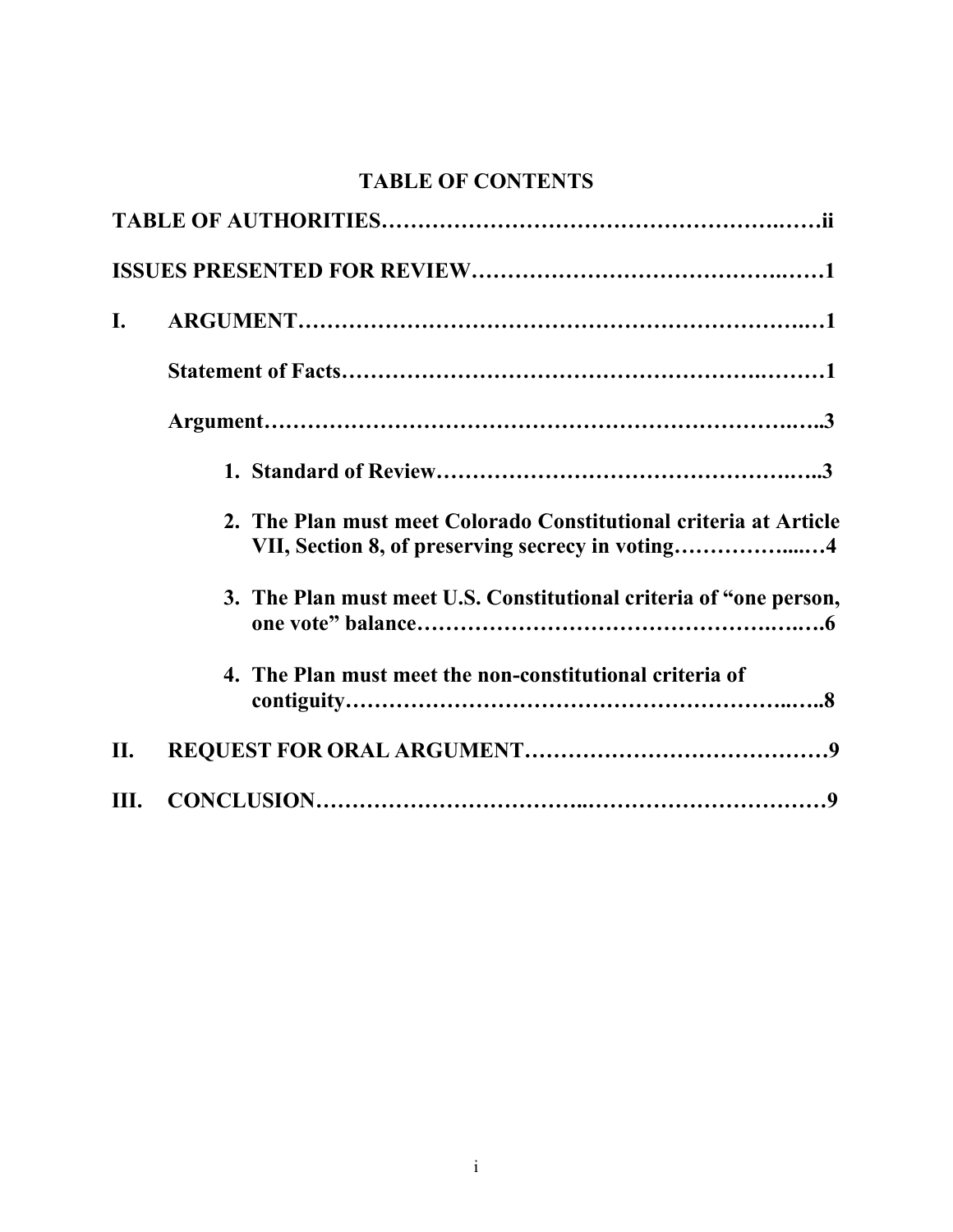# **TABLE OF AUTHORITIES**

| <b>Cases</b>                                                                     |
|----------------------------------------------------------------------------------|
|                                                                                  |
|                                                                                  |
|                                                                                  |
|                                                                                  |
|                                                                                  |
|                                                                                  |
| Maryland Citizens Committee for Fair Congressional Redistricting, Inc. v. Tawes, |
|                                                                                  |
| People ex rel. Barton v. Londoner, 13 Colo. 303, 22 P. 764, 6 L.R.A. 444 (1889)4 |
| Preisler v. Secretary of State of Missouri, 341 F.Supp. 1158 (W.D.Mo.1972) 8     |
| Skolnick v. State Electoral Board of Illinois, 336 F.Supp. 839 (1971) 7          |
| <b>Statutes</b>                                                                  |
|                                                                                  |
|                                                                                  |
|                                                                                  |
|                                                                                  |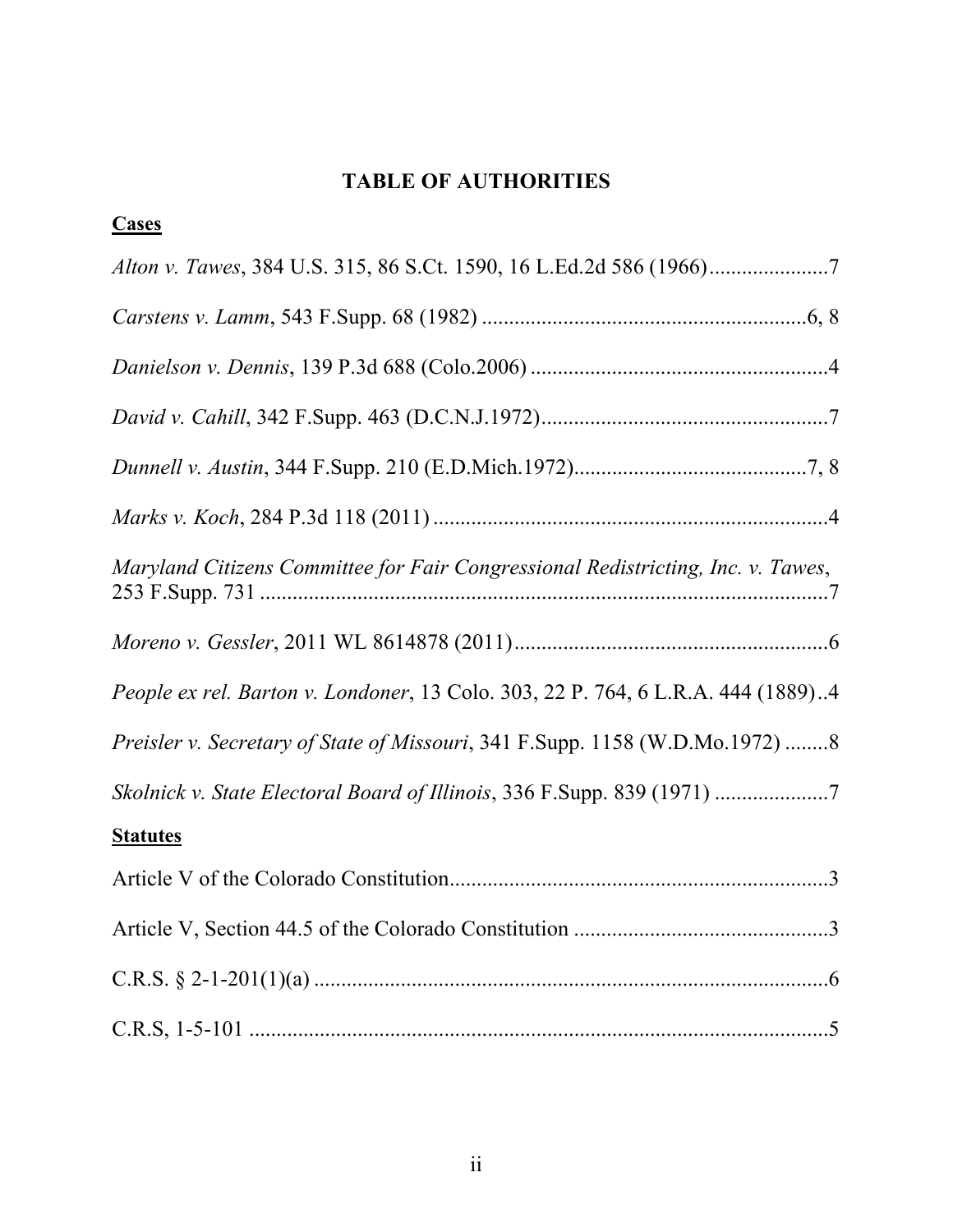#### **ISSUES PRESENTED FOR REVIEW**

**1. Whether the Plan for congressional redistricting as submitted in respect of a new precinct made of a single census block contravenes the Colorado Constitutional criteria at Article VII, Section 8, of preserving secrecy in voting?**

**2. Whether the Plan as submitted in respect of a new precinct made of a single census block contravenes the U.S. Constitutional criteria of "one person, one vote" balance for congressional redistricting?**

**3. Whether the Plan for congressional redistricting as submitted in respect of a new precinct made of a single census block contravenes the nonconstitutional criteria of contiguity?**

#### **I. ARGUMENT**

#### **Statement of Facts**

The Hon. Paul D. Lopez, Clerk and Recorder (Clerk) for the City and County of Denver (Denver) is present before this Court in respect of a single precinct, but the Clerk anticipates the issue presented in this precinct is of a repetitive nature in this Plan for other jurisdictions across the State of Colorado and therefore requires review and decision by this Court. When overlapping the Commissions' Congressional and Legislative boundaries using GIS software, there is an area

1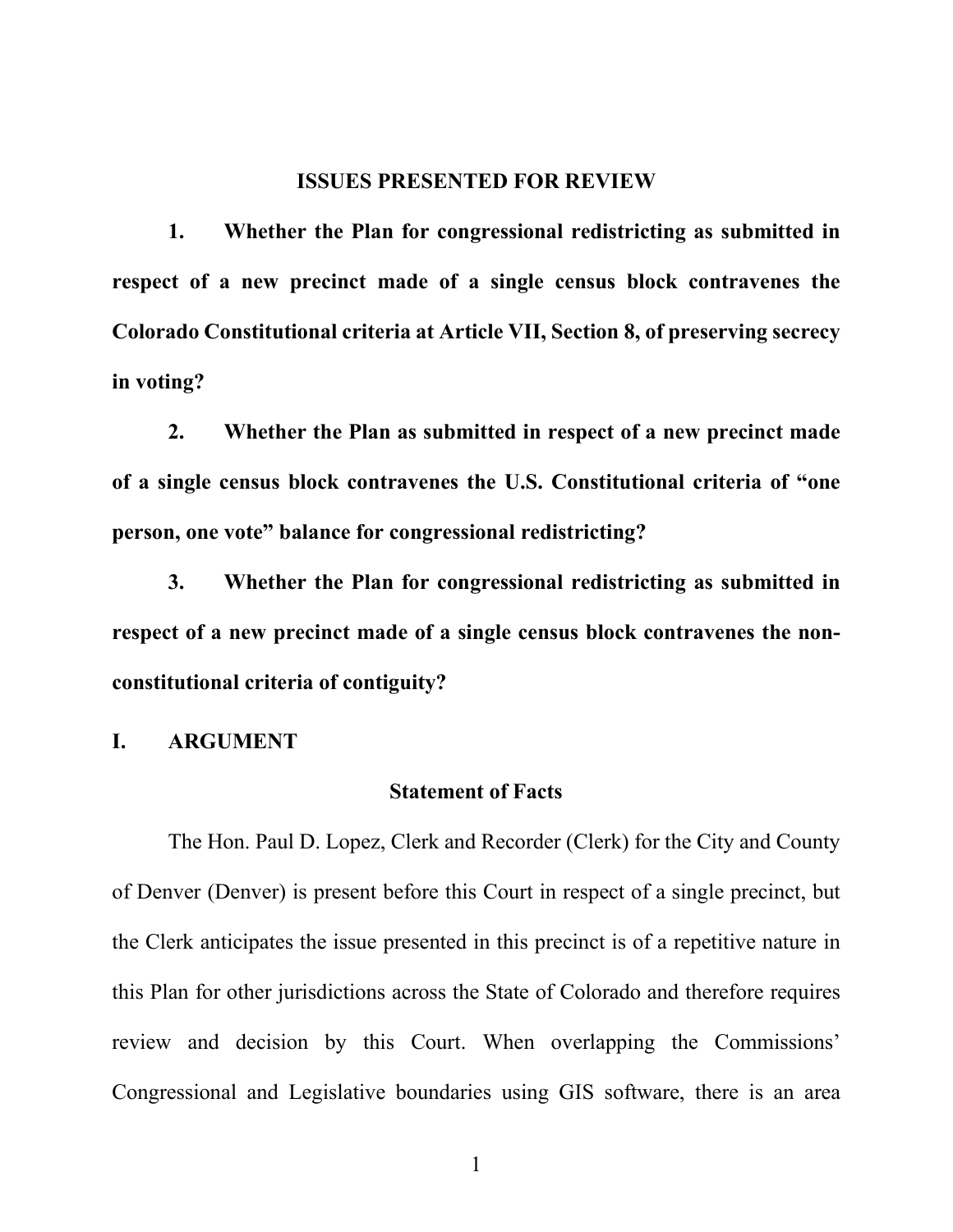created that negatively impacts the Denver Elections Division's ability to create new election precincts. The Congressional district assignment of a particular census block in the City and County of Denver forces the creation of an election precinct that will consist of a single census block GEOID20:080310070131000 with an active registered voter population of nineteen (19) total voters and a total census population on that block of twenty eight (28) people. This specific precinct will create a risk of loss of anonymity when reporting the votes and is reasonably anticipated to have a possible outcome of reducing voter participation due to the potential loss of secrecy.

Attached as Exhibit A hereto and incorporated herein by reference, is a Denver Elections Division document that details the identified area of concern using a map with the description of the challenge created and the requested change showing the individual census block affected by this request. Exhibit A is based on active registered voter counts found within 2020 census block geography.

This concern generally was raised to the Commission by letter from the Clerk to the Commission dated July 26, 2021 although the 2020 Census numbers were not yet available. When the final 2020 Census numbers were applied, the new precinct made of a single census block GEOID20:080310070131000, as shown on Exhibit A, was the sole precinct that was subject to the anomaly of having only nineteen (19)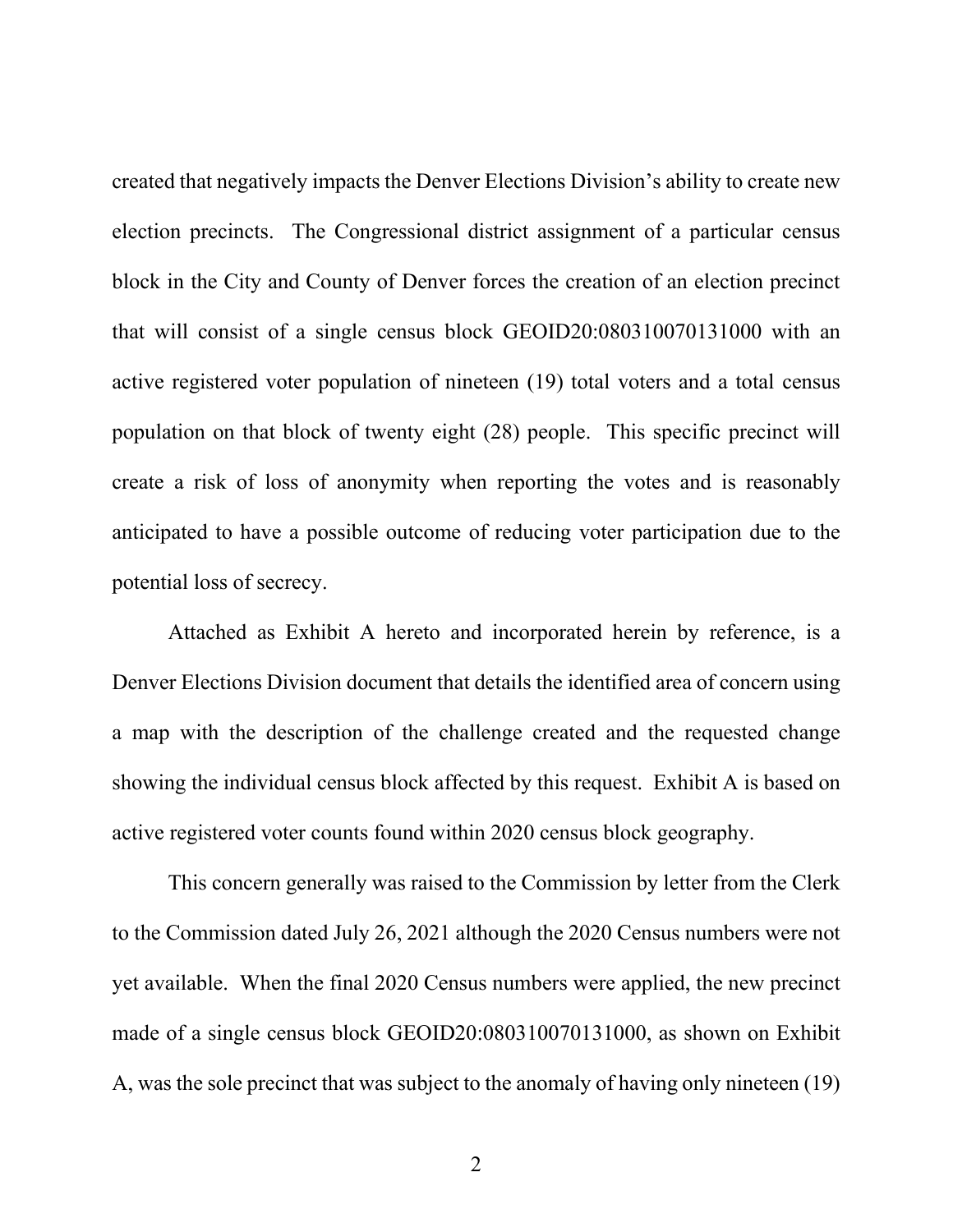voters and the Clerk again expressed concern as to this specific issue by letter sent September 29, 2021. The response from the Commission was that the Plan had been filed with this Court and the Clerk and Recorder would need to address it in the Court because it was too late for the Commission to address the anomaly.

#### **Argument**

#### **1. Standard of Review**

The voters of the State of Colorado adopted a new redistricting process revising Article V of the Colorado Constitution in 2018 creating an independent commission charged with drawing and apportioning the new districts. Under that process, the current Congressional Map and Redistricting Plan ("Plan") has been filed with this Court. This Court has jurisdiction over the instant matter in accordance with Section 44.5 of Article V of the Colorado Constitution. The process for the review is also set forth in Article V Section 44.5(2) and requires this Court to "approve the plan submitted unless it finds that the commission or nonpartisan staff, in the case of a staff plan submitted in the absence of a commission-approved plan, abused its discretion in applying or failing to apply the criteria listed in section 44.3 of this article V, in light of the record before the commission. The supreme court may consider any maps submitted to the commission in assessing whether the commission or nonpartisan staff, in the case of a staff plan submitted in the absence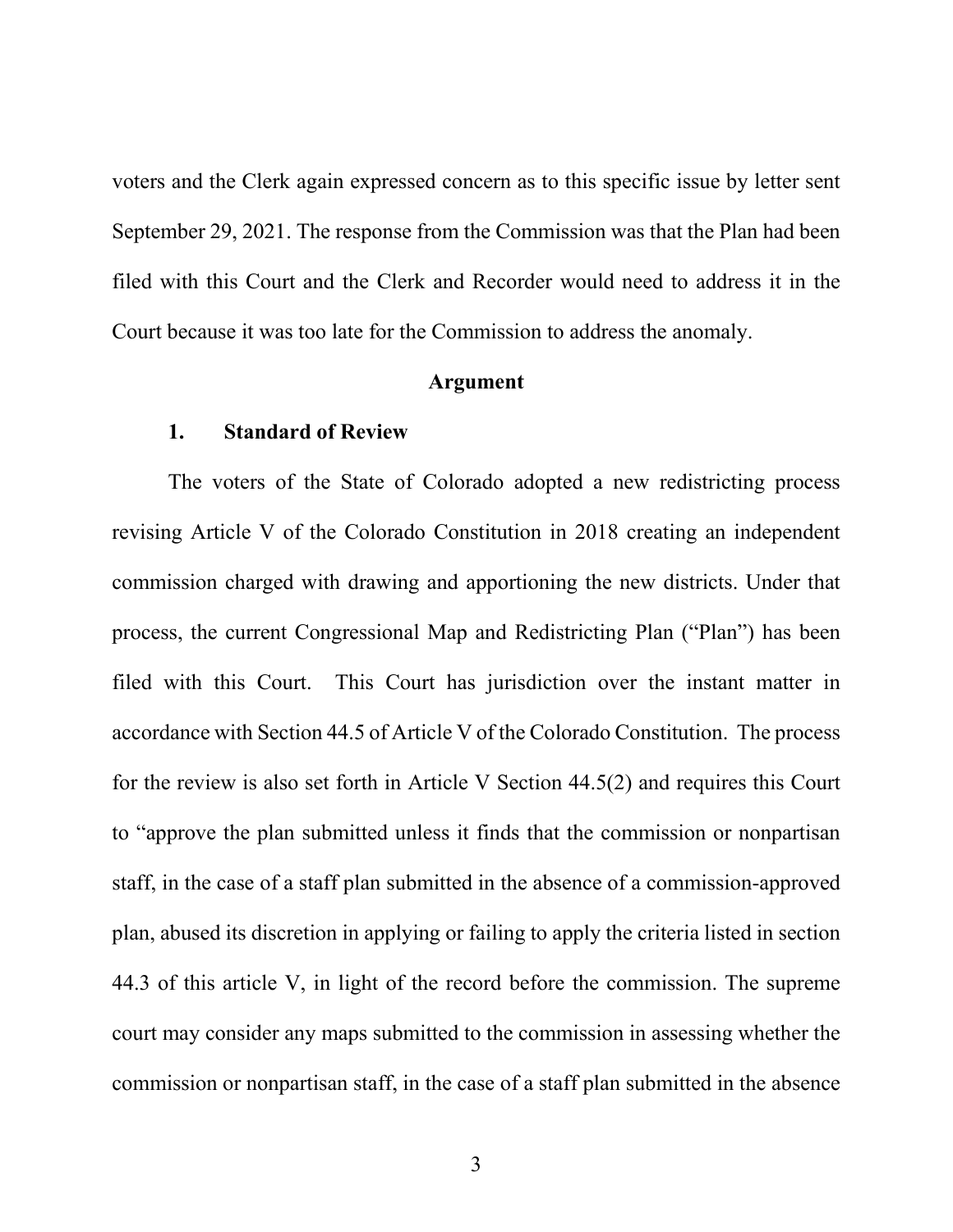of a commission-approved plan, abused its discretion."

### **2. The Plan must meet Colorado Constitutional criteria at Article VII, Section 8, of preserving secrecy in voting.**

From the earliest days of statehood, the purity of elections has been embedded in the operation of the government and those who serve in government have been continuously charged under Article VII, Section 11 as adopted on August 1, 1876 to "guard against abuses of the elective franchise." As part of the overarching principal of protecting the fairness or "purity" of elections, Article VII, Section 8 adopts the principal of a secret ballot. As discussed in *People ex rel. Barton v. Londoner*, 13 Colo. 303, 22 P. 764, 6 L.R.A. 444 (1889). "The leading object of said section 8 was to preserve the purity of the ballot by insuring its secrecy. . . ." It has been fundamental to the conduct of elections in Colorado that secrecy of the ballot be protected in order to preserve free and fair elections. See also, *Marks v. Koch*, 284 P.3d 118 (2011) which noted in reference to balancing Article VII secrecy with protection from fraudulent voting:

Hence, we conclude that the phrase "secrecy in voting," when read in conjunction with the clauses described above, protects from public disclosure the identity of an individual voter and any content of the voter's ballot that could identify the voter. See *Danielson v. Dennis*, 139 P.3d 688, 691 (Colo.2006).

In the instant matter, the identity of the voter is at risk not because of the ballot but because of the creation of a uniquely small precinct of a lone census block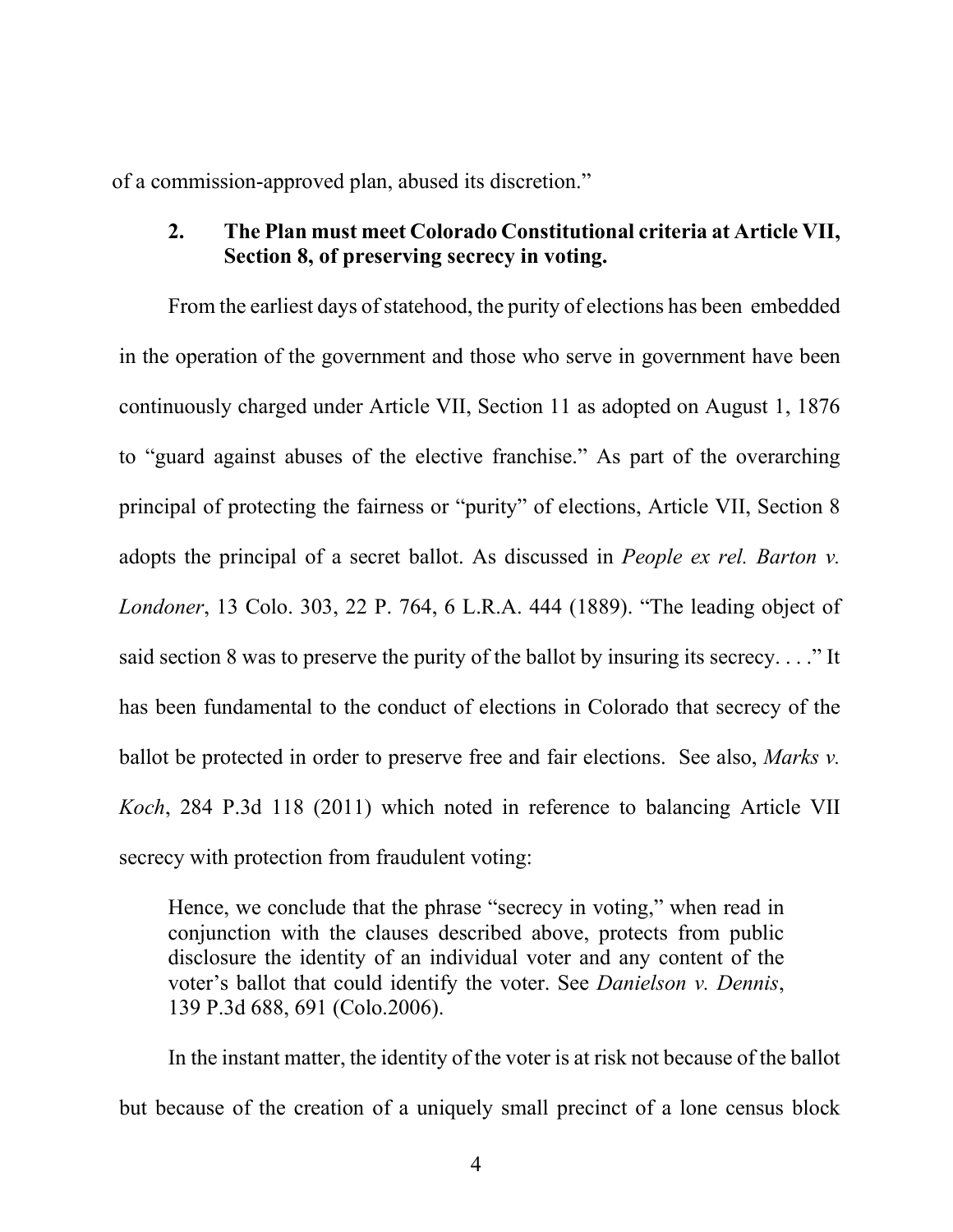numbered as GEOID20:080310070131000 as shown on Exhibit A. Pursuant to C.R.S, 1-5-101, the precinct size for counties like Denver that use electronic voting systems requires the establishment of a precinct for every 1500-2000 active eligible voters; however, counties using paper ballot systems reduce this requirement to between 600-750 voters. The standard used by Denver Elections Division is that a precinct should ideally contain between 1000 and 2000 registered voters in order to protect anonymity of the vote. When a new precinct has been forced to be created in such a fashion as to have only nineteen (19) voters and a total census count of twenty-eight (28) people in the precinct, the secrecy of the ballot is threatened. It is an abuse of discretion to have a plan that threatens this fundamental right to a secret ballot.

The Plan should be revised by moving the census block GEOID20:080310070131000 from Congressional District 6 into the surrounding Congressional District 1 and, if the Court determines it appropriate, to offset that move, to move the twenty-eight (28) registered voters on census block GEOID: 080310052003013, which has a census population of forty nine (49) from Congressional District 1 into the surrounding Congressional District 6 which would provide for the creation of precincts which permits anonymous voting and protects the secrecy of the ballots cast.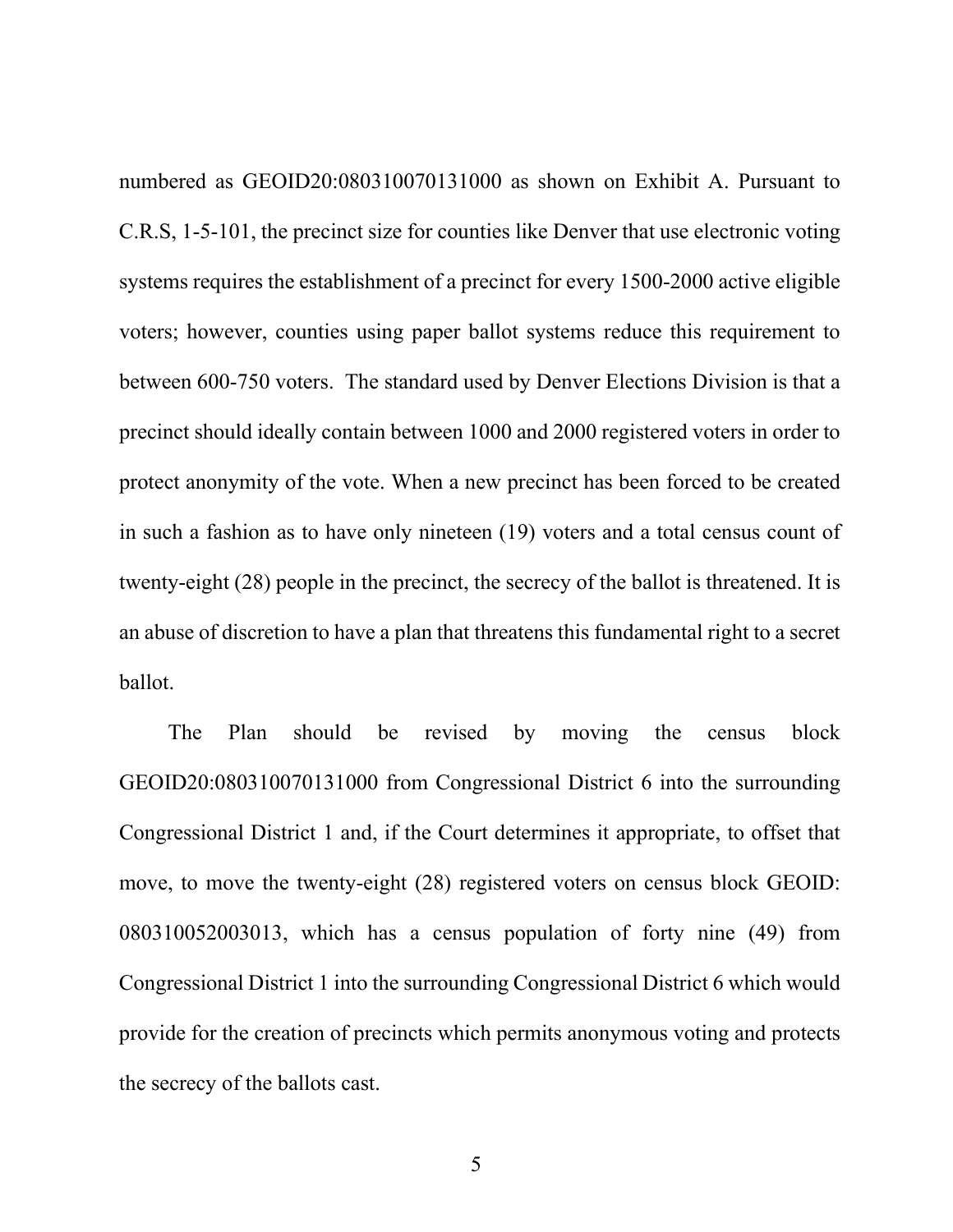### **3. The Plan must meet U.S. Constitutional criteria of "one person, one vote" balance.**

While the process has changed, requirements for fair and balanced election redistricting has not. As Judge Hyatt noted in *Moreno v. Gessler*, 2011 WL 8614878 (2011) "Any redrawing of district lines must meet the constitutional criteria of numerical equality of population among Colorado's seven districts in compliance with the one person/one vote precept and must further comply with Section 2 of the federal Voting Rights Act to prevent invidious racial discrimination. C.R.S. § 2-1-  $201(1)(a)$ ."

To arrive at a fair and balanced districting map, Judge Finesilver articulated a set of seven federal redistricting criteria. These criteria should still govern the adoption of a redistricting plan by satisfying the following seven requirements: (1) population equality; (2) absence of racial discrimination and non-dilution of minority votes; (3) compactness; (4) contiguity; (5) preservation of county lines; (6) preservation of municipal boundaries; and (7) preservation of communities of interest. *Carstens v. Lamm*, 543 F.Supp. 68, 75 (1982).

While addressing the sixth criteria for preservation of municipal boundaries, Judge Finesilver in *Carstens* 543 F.Supp. at 88 held:

The next category focuses on the preservation of county and municipal boundaries. These political subdivisions should remain undivided whenever possible because the sense of community derived from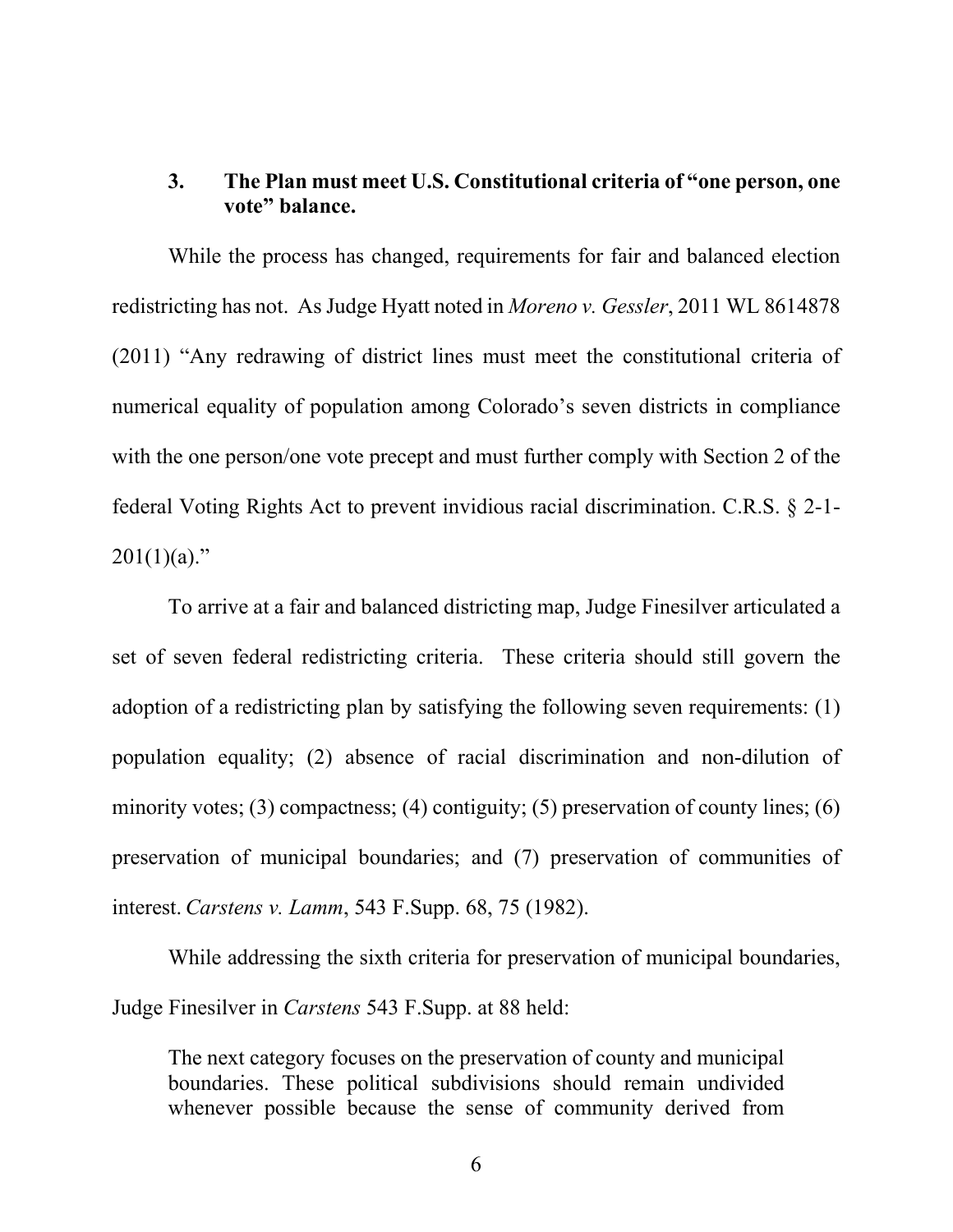established governmental units tends to foster effective representation. 53 See *Dunnell v. Austin*, 344 F.Supp. 210 (E.D.Mich.1972); *Skolnick v. State Electoral Board of Illinois*, 336 F.Supp. 839 (1971); *Maryland Citizens Committee for Fair Congressional Redistricting, Inc. v. Tawes*, 253 F.Supp. 731, aff'd. sub nom., *Alton v. Tawes*, 384 U.S. 315, 86 S.Ct. 1590, 16 L.Ed.2d 586 (1966). Unnecessary fragmentation of these units not only "undermines the ability of constituencies to organize effectively but also ... increases the likelihood of voter confusion regarding other elections based on political subdivision geographics." *Quote in original.* 

The priority given to population equality makes the division of some county and municipal lines unavoidable. It is less certain, however, when faced with the choice of preserving county or municipal boundaries, which of these boundaries should prevail. As a general rule, county lines are more meaningful in sparsely populated areas because the residents rely on the county government to provide all necessary services. Municipal boundaries, on the other hand, take precedence in densely populated areas. These local units of government represent logical centers of community interest for urban residents who identify more closely with municipal rather than county services. See *David v. Cahill*, 342 F.Supp. 463, 469 (D.C.N.J.1972).

In the instant matter, rather than municipal boundaries, we address the same concerns to this new precinct boundary. The Plan as proposed determines a municipal precinct boundary in a manner that creates one precinct with only nineteen (19) registered voters, an effect which impermissibly leaves that precinct artificially small and imbalanced.

The Plan should be revised by moving the census block GEOID20:080310070131000 from Congressional District 6 into the surrounding Congressional District 1 and, if the Court determines it appropriate, to offset that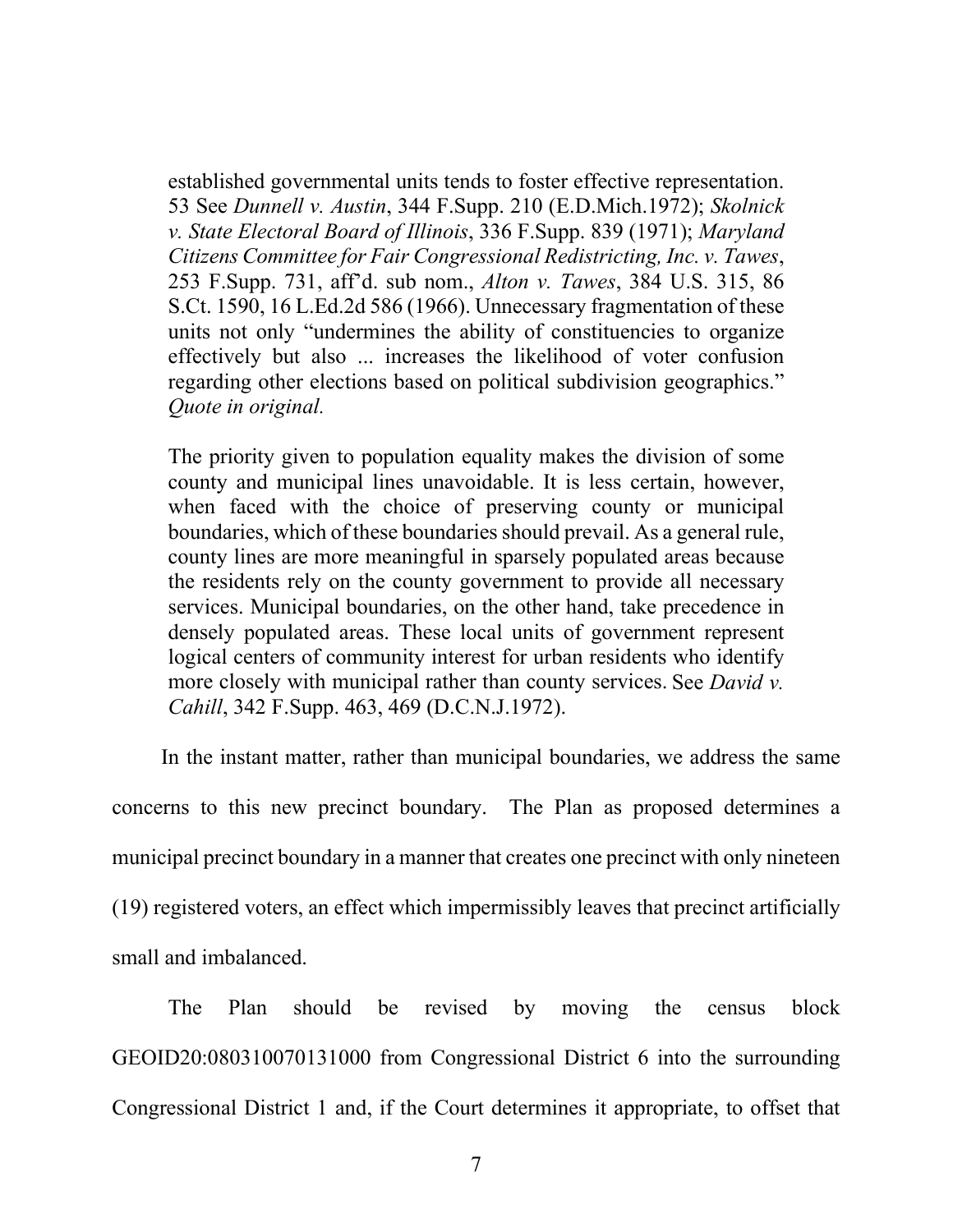move, to move the 28 registered voters on census block GEOID: 080310052003013 from Congressional District 1 into the surrounding Congressional District 6 which creates the ability of the Denver Elections Division to balance the precincts and provide for equal voting strength as between the precincts.

### **4. The Plan must meet the non-constitutional criteria of contiguity.**

As Judge Finesilver pointed out in *Carstens*, the third and fourth criteria of fair redistricting, compactness and contiguity are often conflated.

The courts which have utilized the compactness criteria have almost always considered contiguity as well. See e.g., *Dunnell v. Austin*, 344 F.Supp. 210 (E.D.Mich.1972); *Preisler v. Secretary of State of Missouri*, 341 F.Supp. 1158 (W.D.Mo.1972). This factor specifies that "no part of one district be completely separated from any other part of the same district." Dixon, Fair Criteria and Procedures for Establishing Legislative Districts, 9 Policy Studies Journal 839, 847 (Special Issue # 3, 1980-81) (hereinafter referred to as "Criteria and Procedures"). The universal acceptance of the need for contiguous congressional districts indicates the pragmatic character of this requirement. *Carstens v. Lamm*, 543 F.Supp. 68, 87- 88.

For the purpose of the potential new precinct at issue, the Plan creates a noncontiguous overlapping of Congressional District 6 with House District 9 and Senate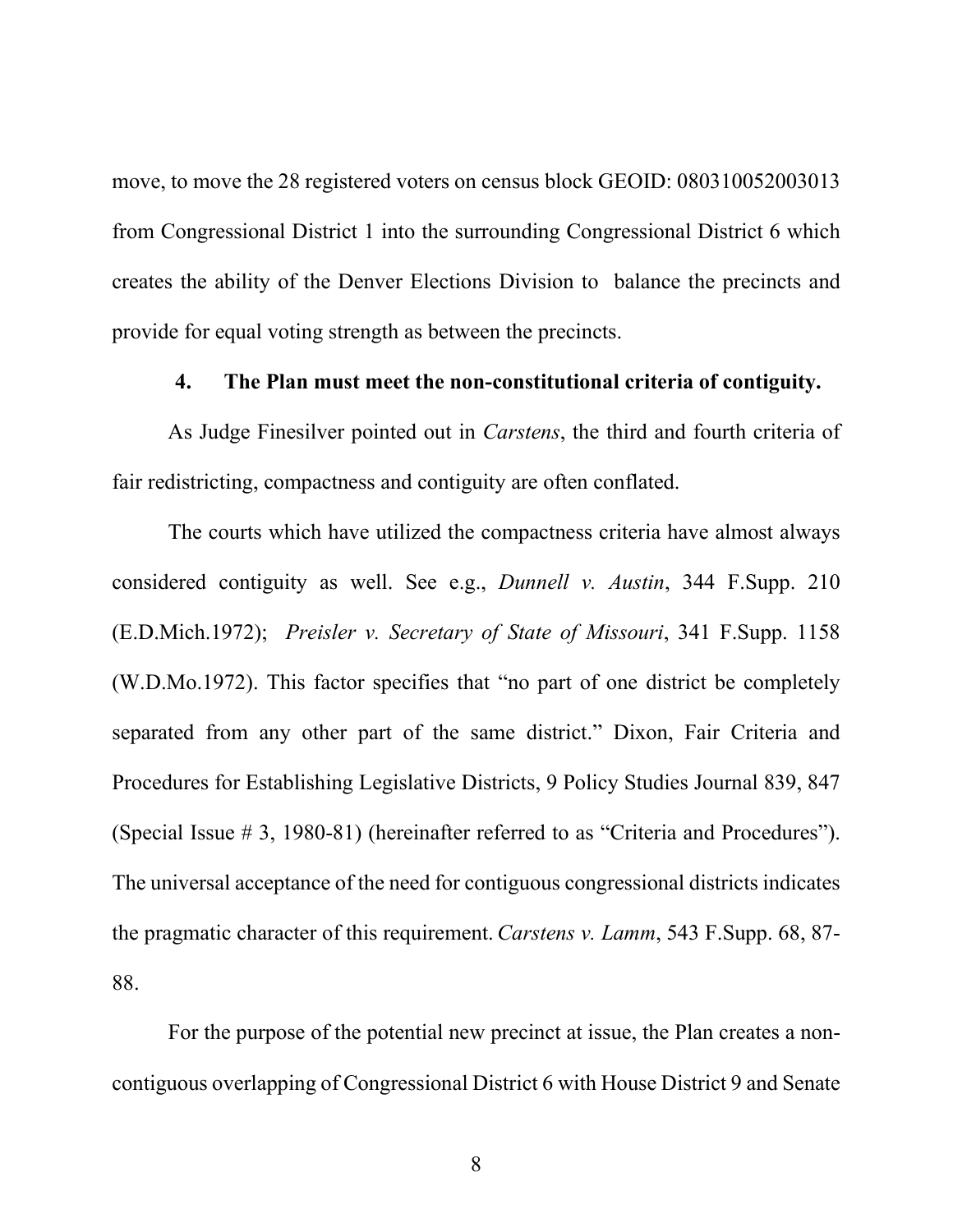District 32 which creates a unique identifiable precinct on a single census block. The Denver Elections Division cannot meet the pragmatic requirement of contiguity with the outlier census block of only nineteen (19) registered voters in the precinct unconnected to the remainder of voters assigned to Congressional District 6 with House District 9 and Senate District 32.

In order to achieve contiguity, the Plan should be revised by moving the census block GEOID20:080310070131000\_from Congressional District 6 into the surrounding Congressional District 1 and, if the Court determines it appropriate, to offset that move, to move the 28 registered voters on census block GEOID: 080310052003013 from Congressional District 1 into the surrounding Congressional District 6, which creates the ability of the Denver Elections Division align these voters into a contiguous precinct.

#### **II. REQUEST FOR ORAL ARGUMENT**

The City and County of Denver Clerk and Recorder respectfully requests to participate in oral argument.

#### **III. CONCLUSION**

In order to achieve the goals of fair elections, where voter anonymity of the ballot is protected and the goals of contiguity and balance are achieved in redistricting, the City and County of Denver respectfully requests this Court order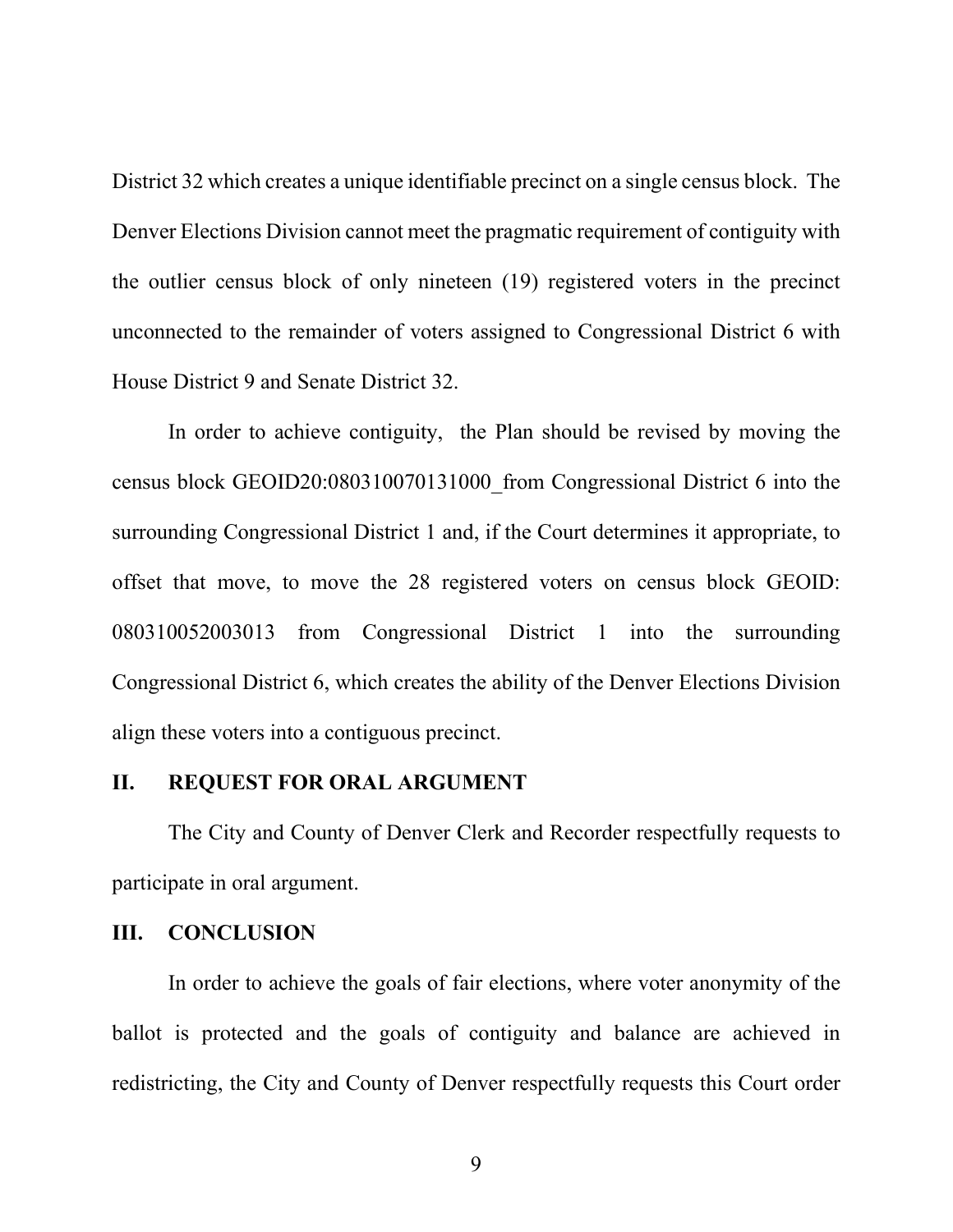that the Plan places the census block GEOID20:080310070131000, from Congressional District 6 into the surrounding Congressional District 1 and, if the Court determines it appropriate, to offset that move, to move the twenty eight (28) registered voters in census block GEOID: 080310052003013 from Congressional District 1 into the surrounding Congressional District 6 and for such other and further relief as this Court deems just.

Respectfully submitted this 8th day of October, 2021.

### **KRISTIN M. BRONSON DENVER CITY ATTORNEY**

*/s/ Troy Bratton* Troy Bratton, Atty. #39807\* Laurie J. Heydman, Atty. #17839\* Paige A. Arrants, Atty. #50077\* Assistant City Attorneys *Attorneys for Paul D. Lopez, Clerk and Recorder, City and County of Denver*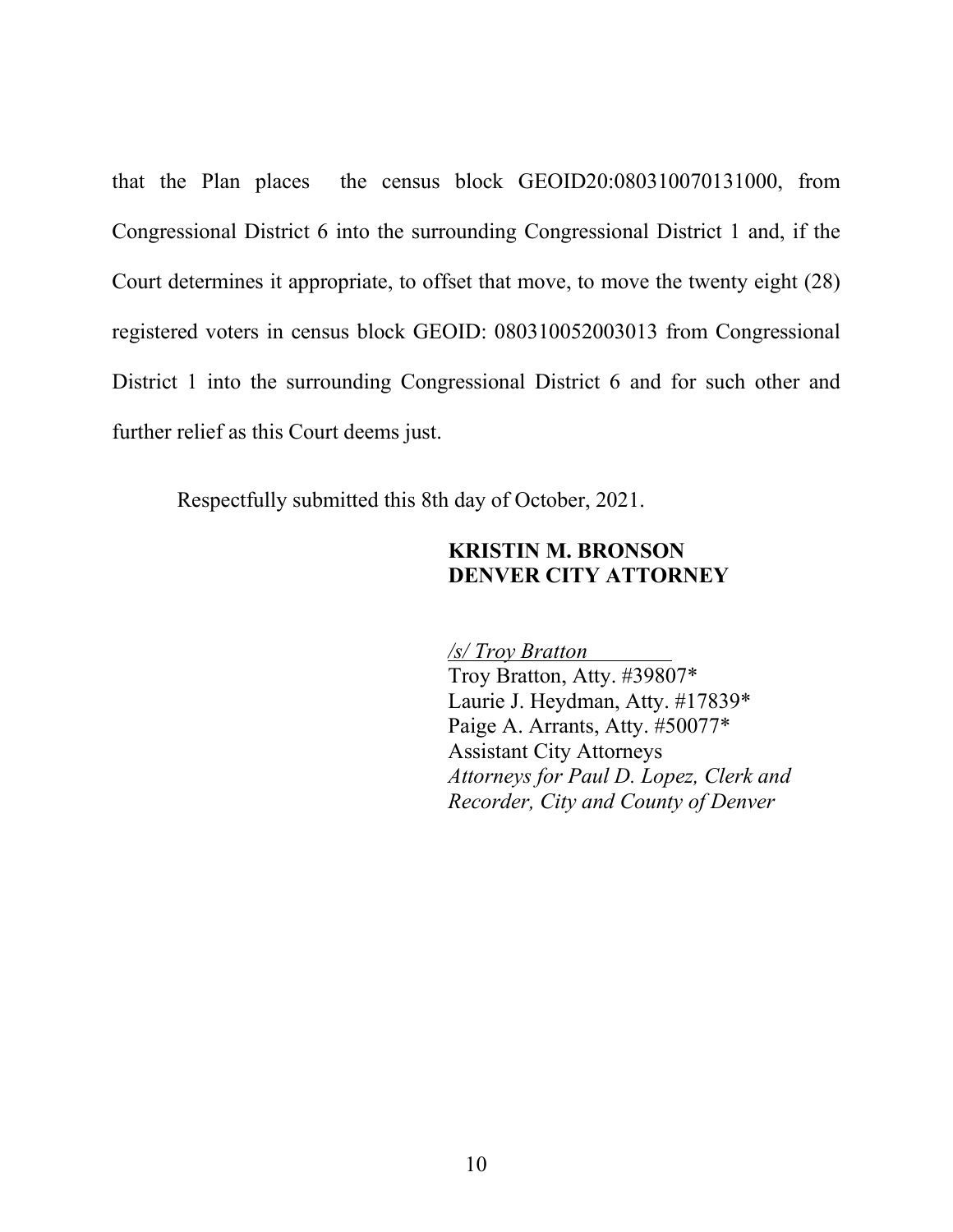### **CERTIFICATE OF SERVICE**

I hereby certify that a true and correct copy of the foregoing **BRIEF OF INTERVENOR PAUL D. LOPEZ, CLERK AND RECORDER, CITY AND COUNTY OF DENVER** was filed this 8th day of October, 2021, and served on all parties of record via Colorado Courts E-Filing.

> */s/ Shannon Egan* Shannon Egan, Paralegal Denver City Attorney's Office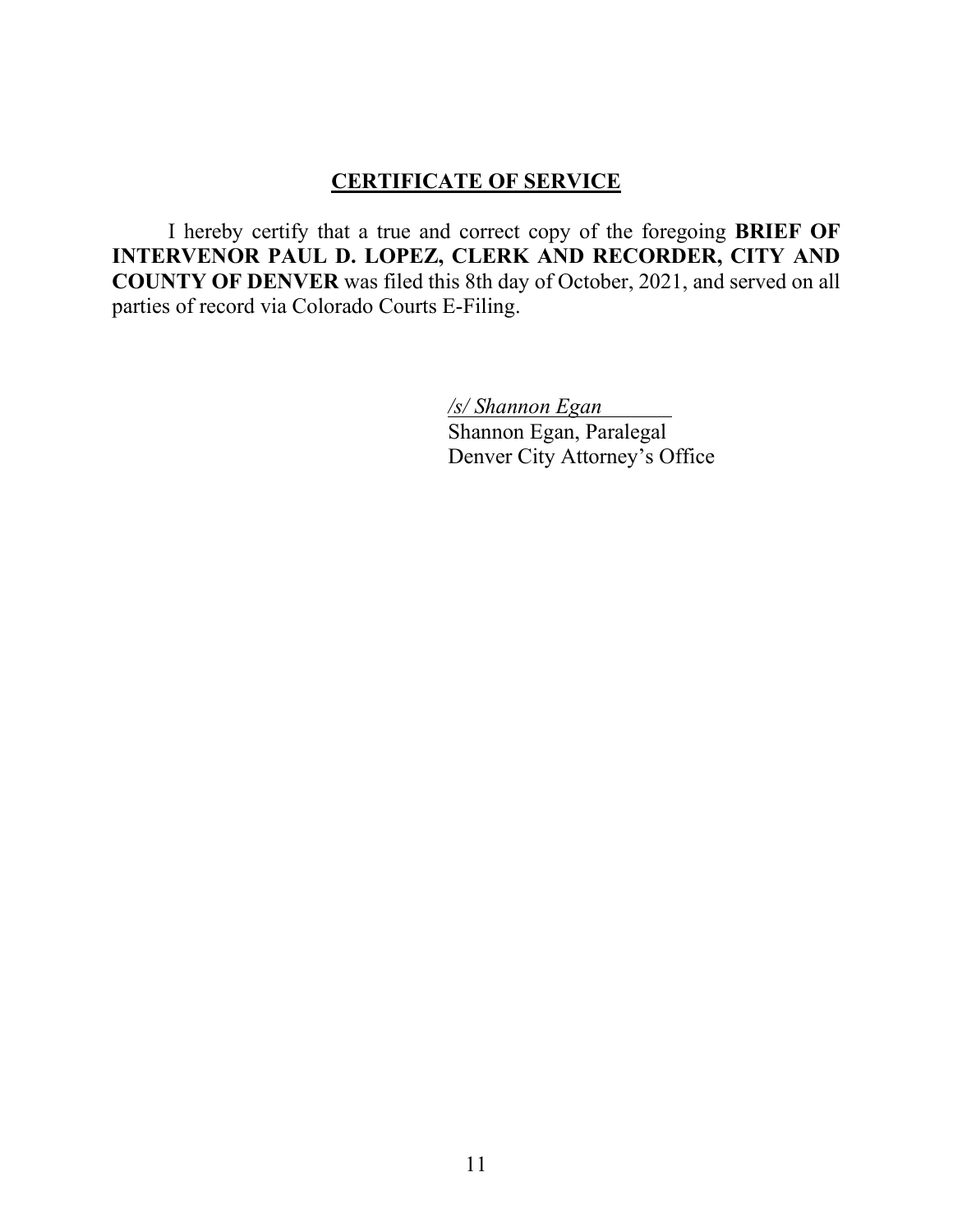### **2021 Reprecincting - City and County of Denver – Area of Concern**

- The following documents highlight the geographic area of concern related to the ability to create new precincts that are contiguous, compact, and have a balanced population that guarantees and protects voter anonymity.
	- Our "balanced population" goal is to create election precincts with a count of around 1,000 to 2,000 Active Registered Voters When possible.
		- The issue identified in this document is a single census block, isolated by its Congressional District assignment that forces it to become its own entire precinct. This census block/precinct has an Active Registered Voter population of only nineteen (19) people, with a total population of twenty-eight (28) per the 2020 Census data.
- "Unique Districts" shown on these maps were created by overlapping the Final Approved Congressional Plan (9/29/21), Second Senate Staff Plan Final (9/23/2021), and the Second House Staff Plan Final (9/23/2021) boundaries, created by the Colorado Independent Redistricting Commissions.
- A Critical issue is one that forces precincts to be so small that legal limitations to reporting election results could come into play, due to voter anonymity being at risk.
- The first map is a citywide overview showing the area of concern, with the following map showing a detailed level of information. The detailed map includes census block level data and is labeled with the active voter count within each block. There is a description of the problem created by the current Congressional district assignments, and the requested changes that would eliminate the issue.
- District labeling is formatted as follows: "**CD6, HD9, SD 32 (2/3) Active: 19**", represents the overlapping of Congressional District 6, House District 9, Senate District 32, and is the second of three geographic areas with the same designation, but are not contiguous, so they require the unique identifier of "(2/3)", and this "unique district" contains 19 active registered voters.
- There is an additional spreadsheet listing each of the individual 2020 census blocks that are contained within the areas of concern and include the problem and requested change as well.

## **EXHIBIT A**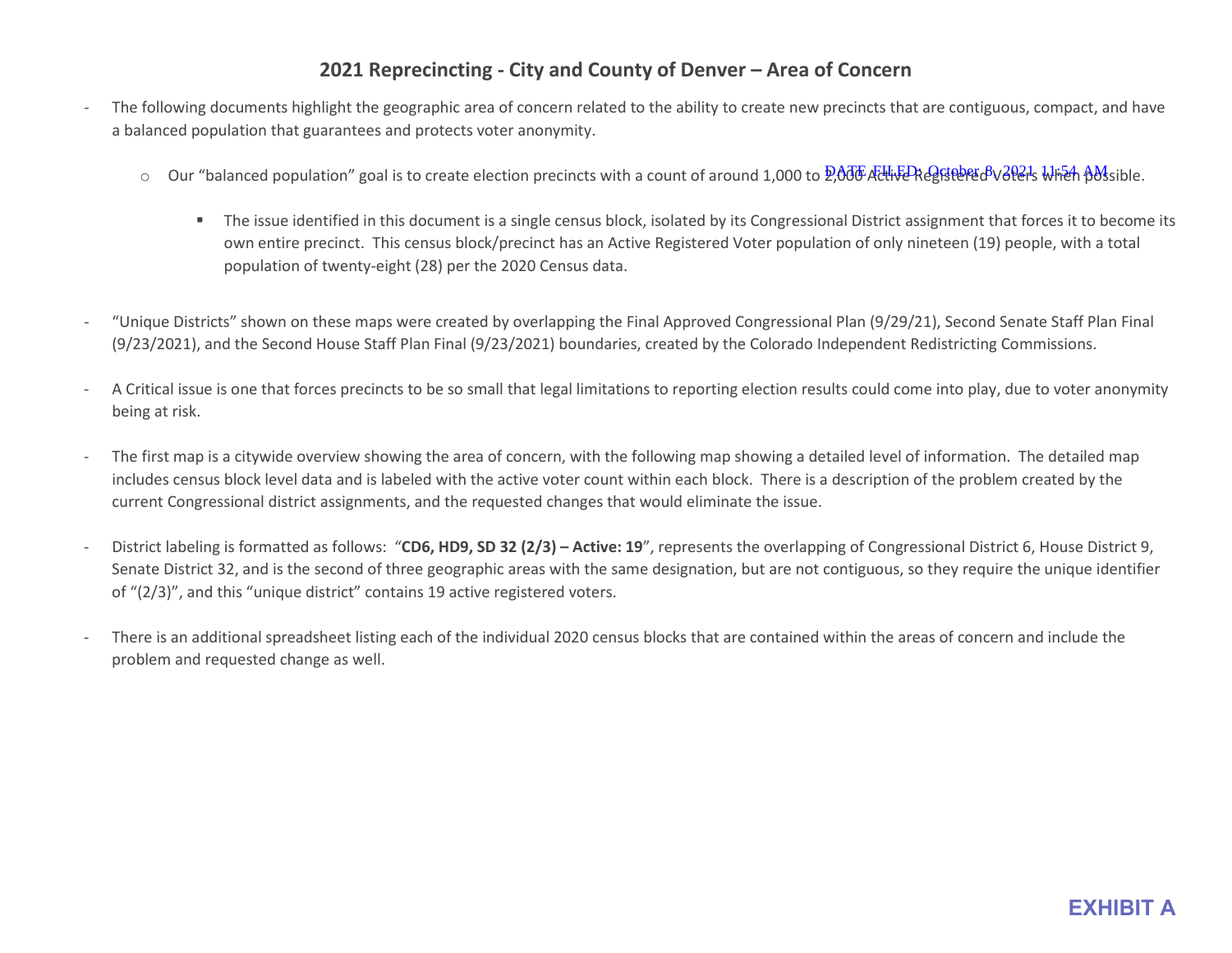